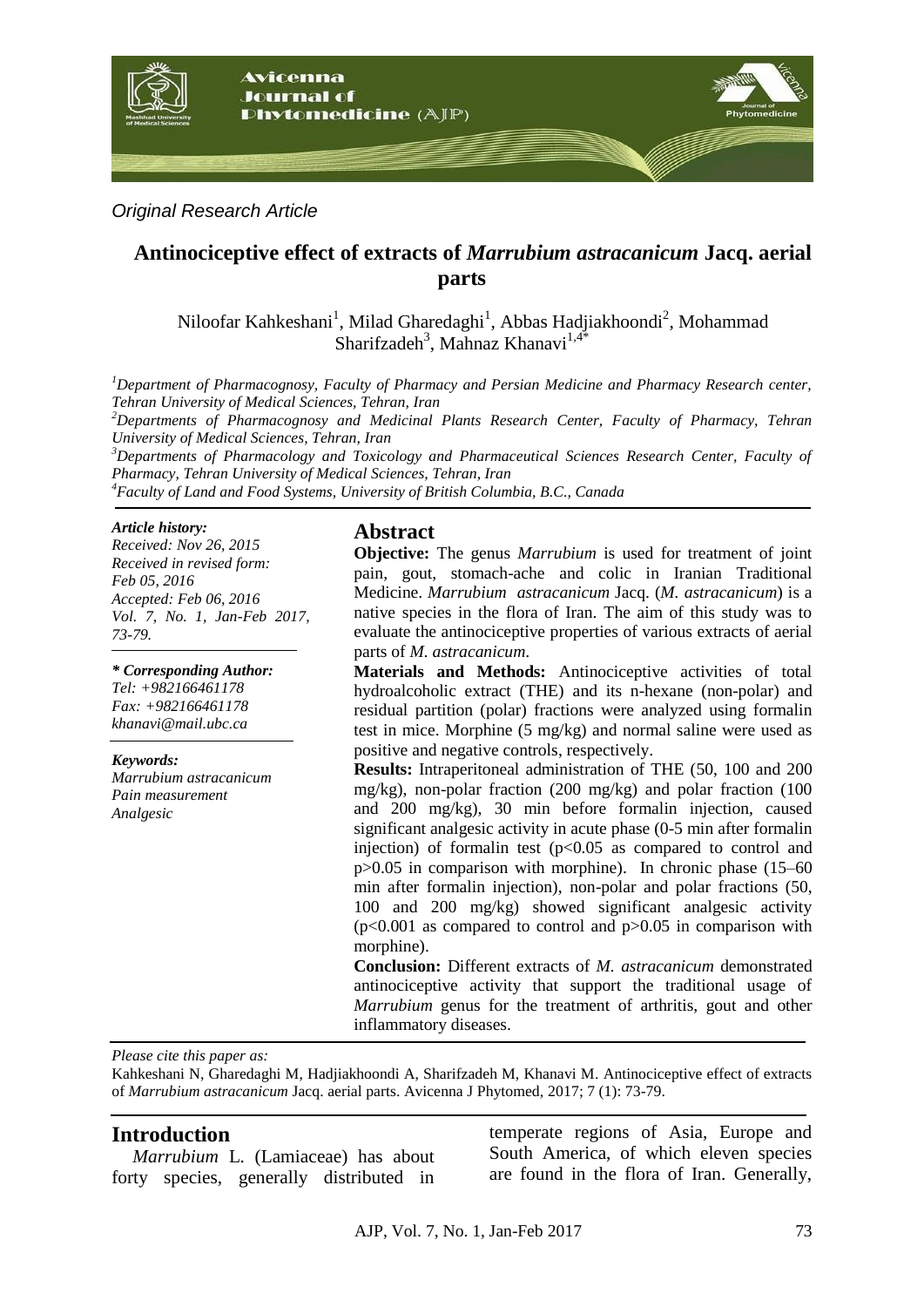these plants are large annual or perennial shrubs, which are traditionally used to treat asthma, pulmonary infections, gastrointestinal disorders, insomnia and different types of pain and inflammation like joint pain and gout, in different countries (Jamzad, 2015; Mahdizadeh, 2015).

Various studies showed several biological and pharmacological potencies such as antioxidant, anti-microbial, antihypertensive, anti-diabetic, analgesic and anti-inflammatory activities of different species of this genus. In most cases, these activities are related to valuable phytochemicals like flavonoids. phenylpropanoids, sterol and diterpenes, produced in *Marrubium* species (Meyre-Silva and Cechinel-Filho, 2010).

*Marrubium astracanicum* Jacq. is a perennial shrub that grows in Turkey, Azerbaijan, Armenia, Georgia, Iraq and Iran. Decoction of its aerial parts is used to treat stomach-ache and joint pain in Iranian folk medicine (Jamzad, 2015; Mosaddegh et al, 2012). Methanol extract of *M. astracanicum* showed mild to moderate antioxidant potency, antibacterial activity against *Staphylococcus aureus*, *Sarcinalutea*, *Enterobacter aerogenes* and *Escherichia coli* and inhibitory activity against aldose reductase and platelet aggregation (Enomoto et al., 2004; Kunduhoglu et al., 2011; Tlili et al., 2013). Methanol and ethanol extracts of *M. astracanicum* showed an antitumor activity in *Agrobacterium tumefaciens*-induced potato disc tumor assay that was comparable to camptothecin as the reference standard (Yildirim et al, 2012).

Phytochemical investigation of methanol extract of *M. astracanicum* resulted in isolation of two new labdane diterpenoids, Marrubinones A and B (Ilda et al., 1995). Three studies evaluated the essential oil constituents of this species in Iran and reported various profiles due to differences in inhabitance, collection time and climate. The major volatile components of sample, collected from Tehran province, Iran were caryophyllene oxide (35.8%), citronellal  $(16.9\%)$  and  $\beta$ -

caryophyllene (13.1%) while the essential oil of sample, gathered from Mazandaran province, Iran was mostly composed of methylcyclopentane (15.5%), thymol (10.6%) and n-heptane (7.4%) and the volatile oil of sample from Dena Mountain in the southwest of Iran, mainly consisted of β-caryophyllene (21.2%) and valeranone (5.4%) (Javidnia et al., 2007; Morteza-Semnani et al., 2004; Nik et al., 2003).

The goal of this study was to assess the antinociceptive activity of total hydroalcoholic extract (THE) and nhexane (non-polar) and residual (polar) partition fractions of *M. astracanicum* aerial parts to verify a traditional application of plants of *Marrubium* genus.

# **Materials and Methods: Plant material**

Aerial parts of *M. astracanicum* were collected from Ardabil province, Iran in July 2010. A voucher specimen (IMPH-1443) was deposited in the Herbarium of Medicinal Plants Institute, Academic Centre for Education, Culture and Research (ACECR), Alborz, Iran.

The air-dried and ground aerial parts (300 g) were extracted with methanol:water  $(80:20 %$  v/v,  $3×1$  l) at room temperature. The extract was concentrated using a rotary evaporator to give a dark green residue (30 g). A part of this extract (20 g) was suspended in the minimum volume of methanol 80% and partitioned by n-hexane which resulted in n-hexane (1 g) and residual (19 g) fractions after removal of solvent by a rotary evaporator.

# **Animals**

Male albino mice weighing 25-30 g were housed in groups of 6 with defined light-dark cycles (12 hr light and 12 hr dark), temperature  $(22\pm 2 \degree C)$  and access to food and water, *ad libitum*. They were allowed to accommodate with the laboratory condition 30 min before experiment start point. This study was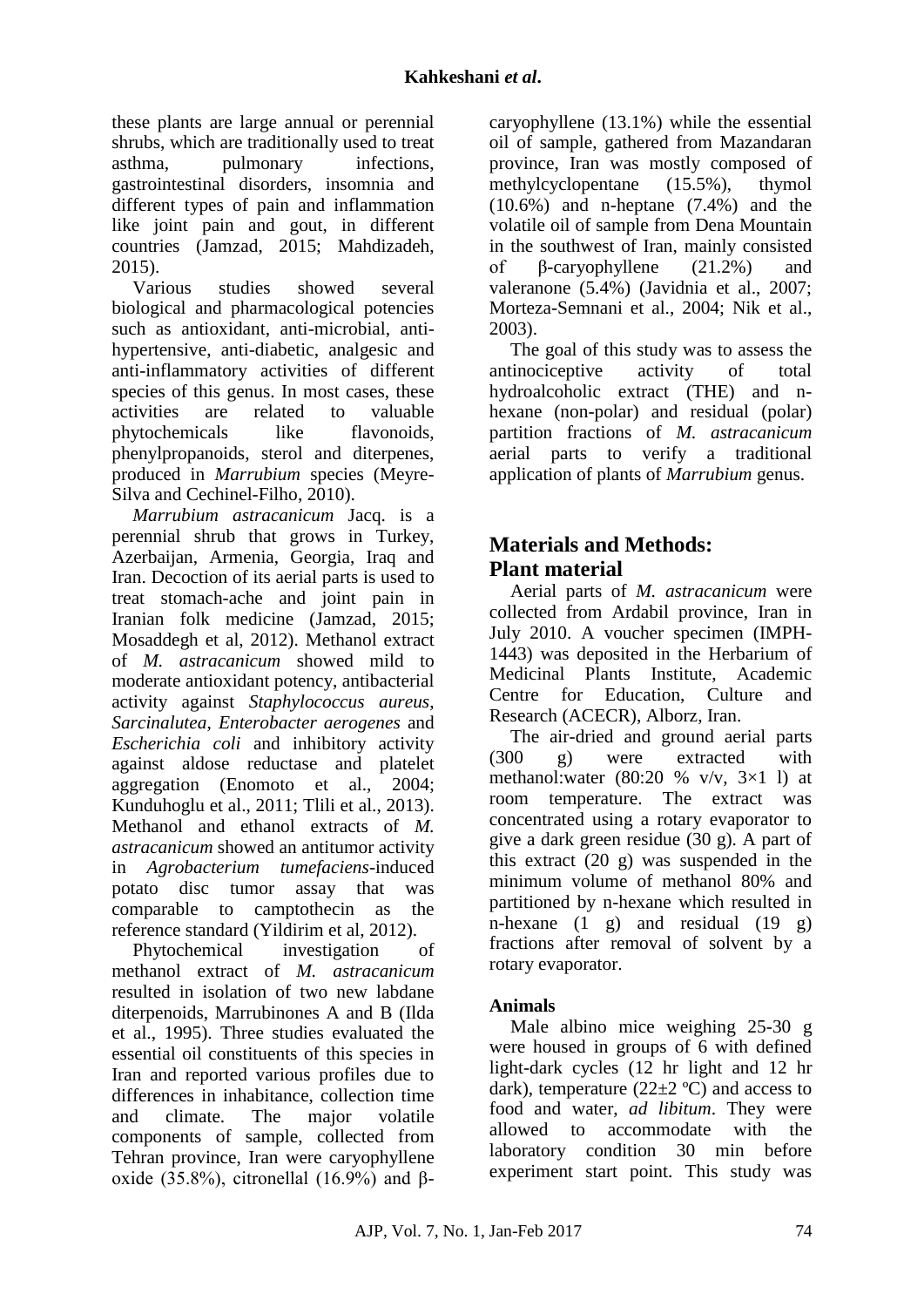ethically approved by the Ethics Committee of Pharmaceutical Science Research Centre, Tehran University of Medical Sciences (TUMS), Tehran, Iran.

### **Administration of extracts in formalin test**

Groups of mice (n=6) were injected intraperitoneally with the extracts (50, 100 and 200 mg/kg; suspended or dissolved in normal saline), morphine 5 mg/kg (positive control) or normal saline (negative control). After 30 min, they were injected subcutaneously with 25 µl of formalin solution (2.5%) into their paws. Mice were observed in a cylindrical glass chamber of 20 cm diameter, with a mirror at a 45° angle for clear observation of their paws and the total time (sec) spent for licking the injected paw in the acute (0-5 min) and chronic (15-60 min) phases was calculated as a pain indicator. Pain inhibition percentage (%) was calculated by the following expression:

(mean of control group) – (mean of treated group) (mean of control group)  $\times$  100

### *Statistical analysis*

Results were expressed as mean±S.D. Statistical difference among groups was evaluated using one-way ANOVA followed by Tukey´s post hoc. A p value less than 0.05 was considered statistically significant.

# **Results**

In this study, analgesic activity of *Marrubium astracanicum* aerial parts hydroalcoholic extract and its main fractions was assessed in a pain model in mice. All extracts were administered intraperitoneally at three doses (50, 100 and 200 mg/kg) 30 min before subcutaneous intraplantar injection of formalin  $(25 \mu l, 2.5\%)$ . Figures 1 and 2 show the licking time in acute and chronic phases of formalin test, respectively. THE (50, 100 and 200 mg/kg) and polar fraction (100 and 200 mg/kg) significantly

decreased licking time (p˂0.05) in acute phase and their activity was comparable to morphine (5 mg/kg, p>0.05). Similarly, non-polar fraction showed comparable analgesic activity to morphine in acute phase at the dose of 200 mg/kg  $(p<0.01$  as compared to control and p>0.05 in comparison with morphine).



Figure 1. Effect of different extracts of *Marrubium astracanicum* aerial parts on acute phase of formalin-induced pain. Different doses of all extracts were administered intraperitoneally to mice, 30 min before intraplantar injection of formalin. Antinociception was recorded 0-5 min after formalin injection. Control group received normal saline. Values are mean±S.D. for each group of six mice. \*p<0.05, \*\*p<0.01, \*\*\*p<0.001, \*\*\*\*p<0.0001 (as compared to control),  $\#$  p<0.05,  $\#$ #p<0.01,  $\#$ ##p<0.001 and  $\#$ ### p<0.0001 (as compared to morphine 5 mg/kg).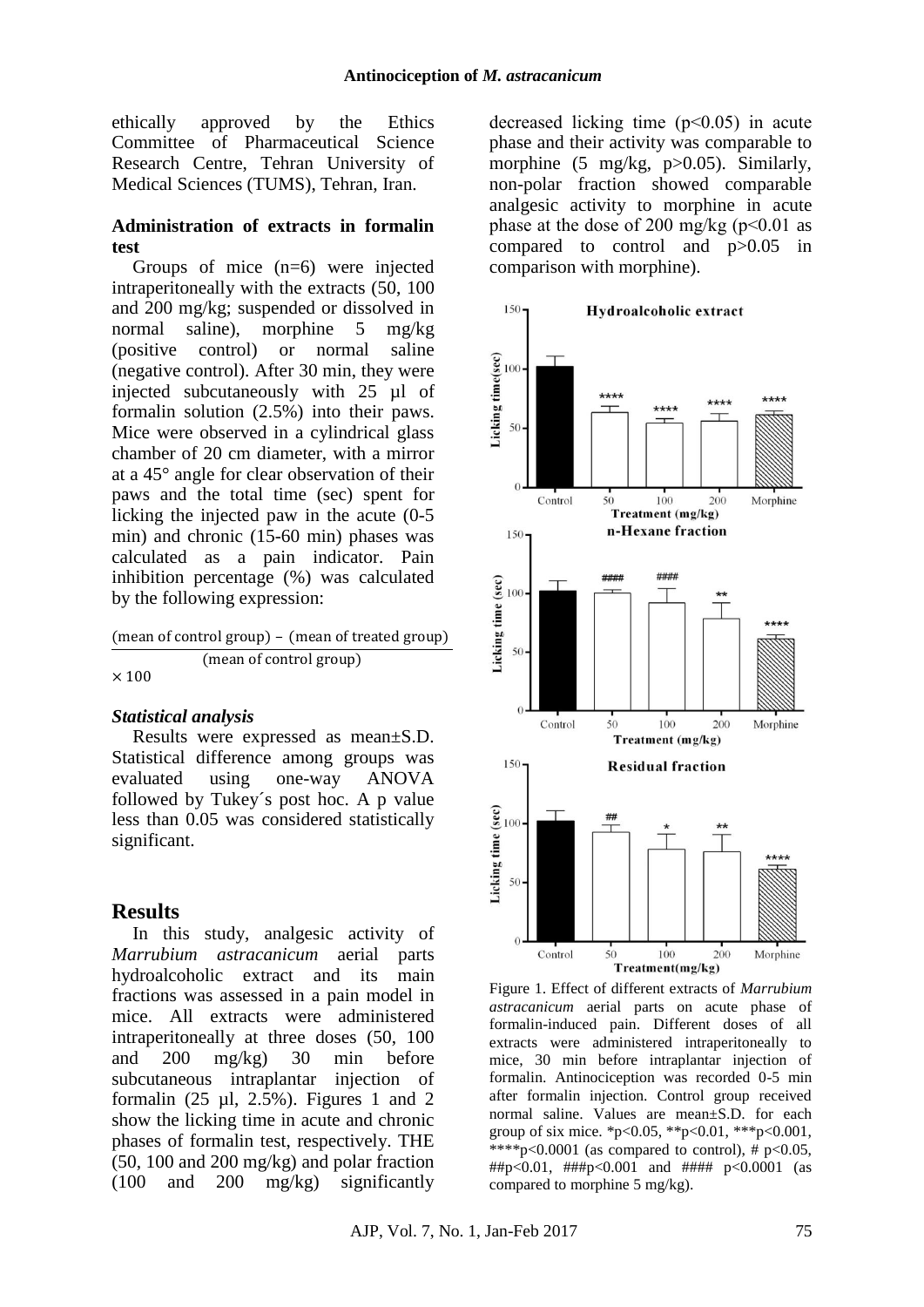

Figure 2. Effect of different extracts of *Marrubium astracanicum* aerial parts on chronic phase of formalin-induced pain. Different doses of all extracts were administered intraperitoneally to mice, 30 min before intraplantar injection of formalin. Antinociception was recorded 15-60 min after formalin injection. Control group received normal saline. Values are mean±S.D. for each group of six mice. \*p<0.05, \*\*p<0.01, \*\*\*p< 0.001, \*\*\*\*p<0.0001 (as compared to control), # p<0.05, ##p<0.01, ###p<0.001 and #### p<0.0001 (as compared to morphine 5 mg/kg).

In chronic phase, THE (200 mg/kg) significantly decreased licking time (p˂0.001) but its analgesic effect was not comparable to morphine 5 mg/kg ( p<0.0001). Non-polar fraction (50, 100 and 200 mg/kg) showed an analgesic activity in this phase  $(p<0.0001)$  which was comparable to morphine 5 mg/kg

 $(p>0.05)$ . Similarly, polar fraction (50, 100) and 200 mg/kg) exhibited a significant reduction on the duration of licking time in chronic phase  $(p<0.0001)$  which was comparable to morphine 5mg/kg (p>0.05). Table 1 shows inhibition percentage of all extracts at different doses. THE was significantly more effective in inhibition of pain in early phase  $(p<0.001)$ , while nonpolar and polar fractions were significantly more active in late phase  $(p<0.0001)$ .

Table 1. Inhibition percentage of different extracts of *Marrubium astracanicum* aerial parts in formalin test.

| <b>Groups</b>   | Dose    | Inhibition percentage $(\% )$ |                                  |
|-----------------|---------|-------------------------------|----------------------------------|
| $(n=6)$         | (mg/kg) | <b>Acute phase</b>            | <b>Chronic</b>                   |
|                 |         |                               | phase                            |
| <b>Total</b>    | 50      | ****<br>$38.03 \pm 5.2$       | $6.21 \pm 4.29$ *****            |
| extract         | 100     | $46.83 \pm 3.59$              | $10.83 \pm 8.85$ <sup>####</sup> |
|                 | 200     | $45.03 + 6.17$                | ####<br>$17.58 + 7.55$           |
| n-Hexane        | 50      | ####<br>$1.85 \pm 6.71$       | $66.78 + 3.05$                   |
| fraction        | 100     | ###<br>$9.98 + 12.07$         | $75.37 + 7.26$                   |
|                 | 200     | $23.02+13.10$                 | ****<br>$79.92 + 6.12$           |
| <b>Residual</b> | 50      | $9.4 \pm 15.2$ ****           | $75.07 \pm 8.67$                 |
| fraction        | 100     | $23.5 + 12.65$                | ****<br>$80.10 \pm 9.11$         |
|                 | 200     | $25.63 + 14.22$               | ****<br>$80.63 + 4.02$           |
| Morphine        | 5       | $39.99 + 3.25$                | $71.58 \pm 2.98$                 |

Different doses of all extracts were administered intraperitoneally to mice, 30 min before intraplantar injection of formalin. Antinociception was recorded 0-5 min (acute phase) and 15-60 min (chronic phase) after formalin injection. Values are mean $\pm$ S.D. for each group of six mice. \*p<0.05, \*\*p<0.01, \*\*\*p<0.001, \*\*\*\* p<0.0001 (as compared to acute or chronic phase), #p<0.05, ##p<0.01, ###p<0.001 and ####p<0.0001 (as compared to morphine 5 mg/kg).

### **Discussion**

Formalin test is an appropriate model for simulation of pain in clinical conditions. In this test, subcutaneous injection of formalin provides a mild to moderate and continuous pain due to tissue injury, which has two separate phases. Acute early phase, 0-5 min after formalin injection, is an indicator of centrally mediated pain related to direct stimulation of nociceptors and C fibers beside the effects of substance P and bradykinin while chronic late phase, 15-60 min after injection, is mainly due to secretion of inflammatory mediators like histamine,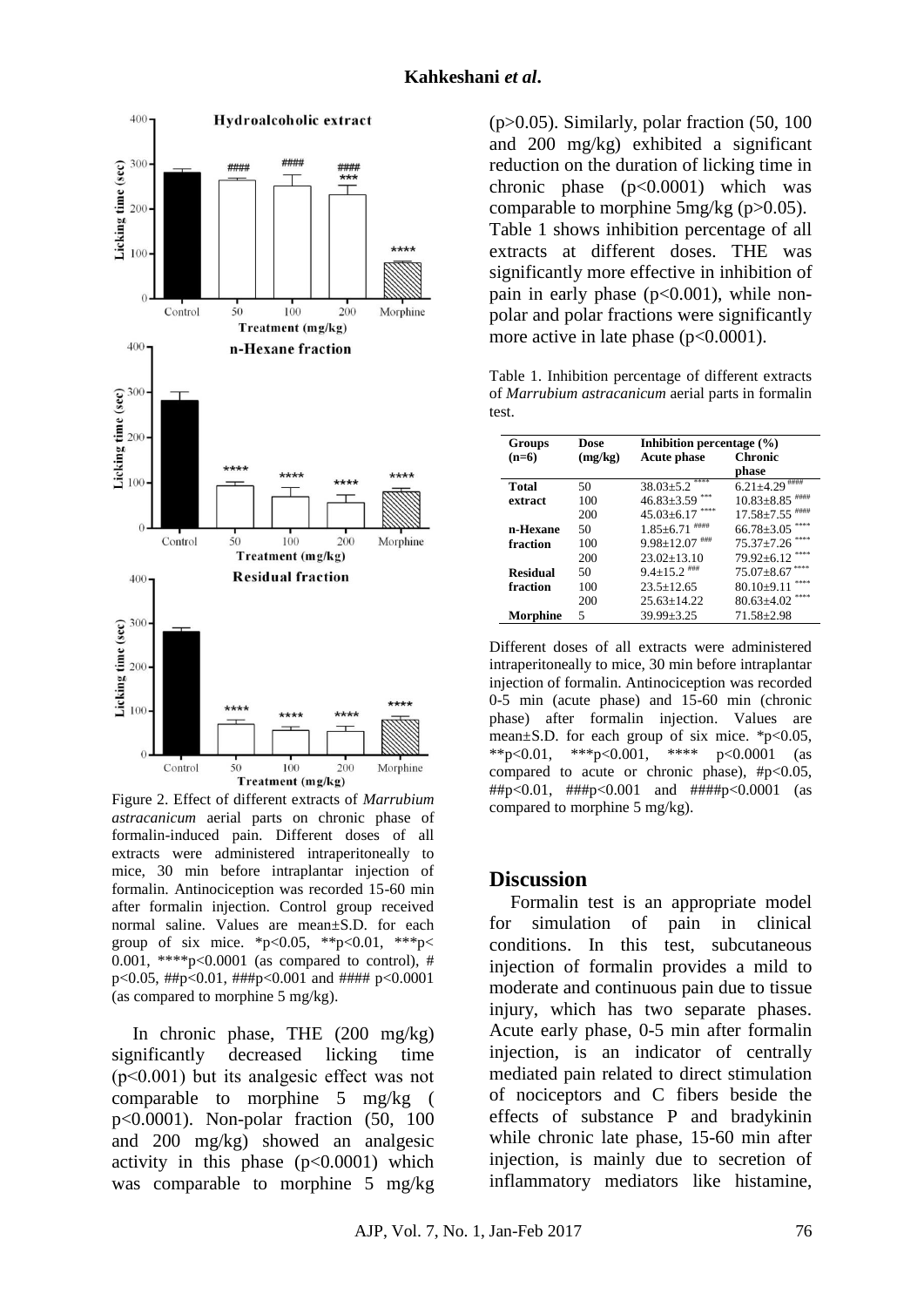serotonin, bradykinin and prostaglandins plus sensitization of central pain neurons. Centrally acting analgesic like opioids control both phases equally. In contrast, peripherally acting drugs like corticosteroids and NSAIDs only inhibit the late phase (Tjolsen et al., 1992).

In a previous study, oral and intraperitoneal administration of *M. vulgare* hydroalcoholic extract (10, 30 and 60 mg/kg), showed desirable dosedependent analgesic activity in writing test and late phase of formalin test in mice. Authors concluded that the extract worked through a non-opioid way by inhibiting prostaglandin synthesis. They attributed this effect to the presence of some phytochemicals like steroids and terpenes (de Suza et al., 1998). Later, they investigated the analgesic activity of marrubiin, a labdane diterpene which was isolated from *M. vulgare*. Marrubiin and its derivative, marrubiinic acid, showed significant analgesic activity in both writing and formalin tests. They were even more active than some clinically used drugs like aspirin at same doses. Authors could not clarify the precise mechanism of action but they concluded that it was unlikely to be associated with the opioid way. Finally, they proposed some undetermined central and peripheral pathways e.g. inhibition of excitatory amino acids like glutamate, inhibition of different pro-inflammatory or phlogistic agents like bradykinin, histamine and substance P and antagonistic effects on vanilloid pain receptors (de Jesus et al., 1999; Meyre-Silva et al., 2005). Moreover, different phenylpropanoids isolated, from methanolic extract of *M. vulgare* has shown potent analgesic activity via selective inhibition of COX-2 (Sahpaz et al., 2001).

In another study, oral administration of *M. globosum* ssp. *libanoticum* acetone extract (10, 30 and 100 mg/kg), significantly inhibited carrageenaninduced rat paw edema by inhibiting COX-2 and iNOS enzymes activity. Bioassayguided fractionation of this extract led to isolation of a bioactive labdane diterpene, marrulibanoside (Rigano et al., 2006). A recent study reported that hydroalcoholic extract of *M. parviflorum* at the dose of 200 mg/kg significantly inhibited the chronic phase of formalin test probably by its phytochemicals like terpenoids and phenolic compounds (Khanavi et al., 2012).

Our results showed that total hydroalcoholic extract of *M. astracanicum* decreased the pain in both acute and chronic phases and its activity was more marked in acute phase but both non-polar and polar fractions were significantly more active in chronic phase. Total hydroalcoholic extract is a complex mixture of different phytochemicals with a wide range of polarity. Fractionation procedure with different solvents (from non-polar to polar) can partially separate the phytochemicals based on their relative polarity. So, non-polar phytochemicals like terpenoids are more concentrated in nonpolar fraction while polar ones are mainly in polar fraction (Harborne AJ, 1998). According to this explanation and earlier studies, the significant analgesic activity of non-polar and polar fractions of *M. astracanicum* in chronic phase of formalin test can be partly attributed to inhibitory activity of their respective major phytochemicals *i.e*. terpenoids and phenolics on peripheral inflammation mediators like histamine, serotonin and prostaglandins. As mentioned previously, total hydroalcoholic extract of *M. astracanicum* was significantly more active in acute phase and it was almost inactive in chronic phase. Lack of analgesic activity in chronic phase can be related to competitive and antagonistic impact of different phytochemicals on inhibition of enzymes like COX-2 and i-NOS.

In conclusion, both polar and non-polar fractions obtained from total hydroalcoholic extract of *M. astracanicum* aerial parts showed promising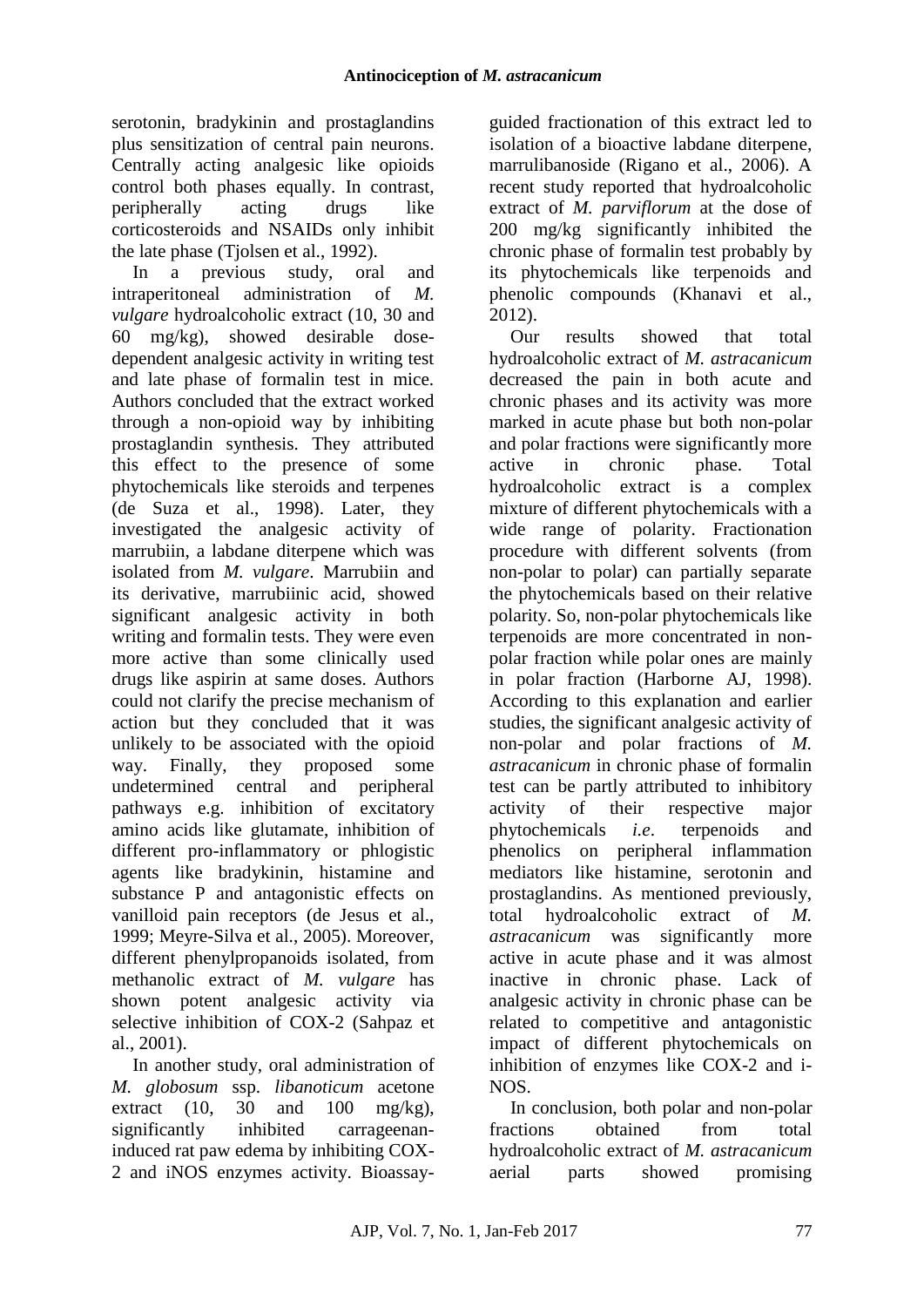antinociceptive properties. This activity is probably mediated through inhibition of endogenous inflammatory mediators especially prostaglandins. According to earlier studies, major phytochemicals of this genus (*i.e.* steroids, labdane diterpenes and phenolics) can be responsible for antinociceptive effect. Moreover, this study can confirm the traditional use of some *Marrubium* species for treatment of joint pain, gout and other inflammatory problems.

### **Acknowledgement**

Authors are thankful to Mr. Ajani for collection and identification of *M. astracanicum*. This research was a part of M. Gharedaghi Pharm. D. thesis in Faculty of Pharmacy, Tehran University of Medical Sciences.

### **Conflict of interest**

There is no conflict of interest.

# **References**

- De Jesus RAP, Cechinel-Filho V, Oliveira AE, V Schlemper. 1999. Analysis of the antinociceptive properties of marrubiin isolated from Marrubium vulgare. Phytomedicine, 7: 111-115.
- De Souza MM, de Jesus RAP, Cechinel-Filho V, Schlemper V. 1998. Analgesic profile of hydroalcoholic extract obtained from Marrubium vulgare. Phytomedicine, 5: 103-107.
- Enomoto SH, Okada Y, Guvenc A, Erdurak CS, Coskun M¸ Okuyama T. 2004. Inhibitory effect of traditional Turkish folk medicines on aldose reductase (AR) and hematological activity, and on AR inhibitory activity of Quercetin-3-Omethyl ether isolated from Cistus laurifolius L. Biol Pharm Bull, 27: 1140- 1143.
- Harborne AJ. 1998. Phytochemical methods: aguide to modern techniques of plant analysis, pp. 4-31, London, Chapman and Hall.
- Ilda A, Tanaka Y, Mihara T, Tabata M, Honda G, Shingu T, Takeda Y, Takishi Y, Yesilada E, Sezik E, Fujita T. 1995.

Marrubinones A and B, new labdane diterpenoids from Marrubium astracanicum (Labiatea). Chem Pharm Bull, 43: 1454-1457.

- Jamzad Z. 2015. Flora of Iran, pp. 400-405, Tehran, Research Institute of Forests and Ragelands Publication.
- Javidnia K, Miri R, Soltani M, Khosravi AR. 2007. Constituents of the essential oil of Marrubium astracanicum Jacq. from Iran. J Essent Oil Res, 19: 559-561.
- Khanavi M, Delnavazi MR, Nikoui V, Ostadhadi S, Bakhtiarian A. 2012. Evaluation of analgesic effects of hydroalcoholic extract of Marrubium parviflorum by formalin test in mice. Asian J Plant Sci, 11: 96-99.
- Kunduhoglu B, Pilatin S, Caliskan F. 2011. Antimicrobial screening of some medicinal plants collected from Eskisehir, Turkey. Fresen Environ Bull, 20: 945-952.
- Mahdizadeh SH, Khaleghi Ghadiri M, Gorji A. 2015. Avicenna's Canon of Medicine: a review of analgesics and antiinflammatory substances. Avicenna J Phytomed, 5: 182-202.
- Meyre-Silva A, Yunes RA, Schlemper V, Campos-Buzzi F, Cechinel-Filho V. 2005. Analgesic potential of marrubiin derivatives, a bioactive diterpene present in Marrubium vulgare (Lamiaceae). Farmaco, 60: 321-326.
- Meyre-Silva CH and Cechinel-Filho V. 2010. A review of the chemical and pharmacological aspects of the genus Marrubium. Curr Pharm Des, 16: 3503- 3518.
- Morteza-Semnani K, Saeedi M. The essential oil of Marrubium astracanicum Jacq. from Iran. 2004. J Essent Oil Res, 7: 239-242.
- Mosaddegh M, Naghib F, Moazzeni H, Pirani A, Esmaeili S. 2012. Ethnobotanical survey of herbal remedies traditionally used in Kohghiluyeh va Boyer Ahmad province of Iran. J Ethnopharmacol, 141: 80-95.
- Nik ZB, Mirza M. Composition of the essential oil of Marrubium astracanicum Jacq. 2003. J Essent Oil Res, 15: 342-343.
- Rigano D, Grassia A, Borrelli F, Aviello G, Piozzi F, Bruno M, Arnold NA, Capasso R, Senatore F. 2006. Phytochemical and pharmacological studies on the acetonic extract of Marrubium globosum ssp. libanoticum. Planta Med, 72: 575-578.